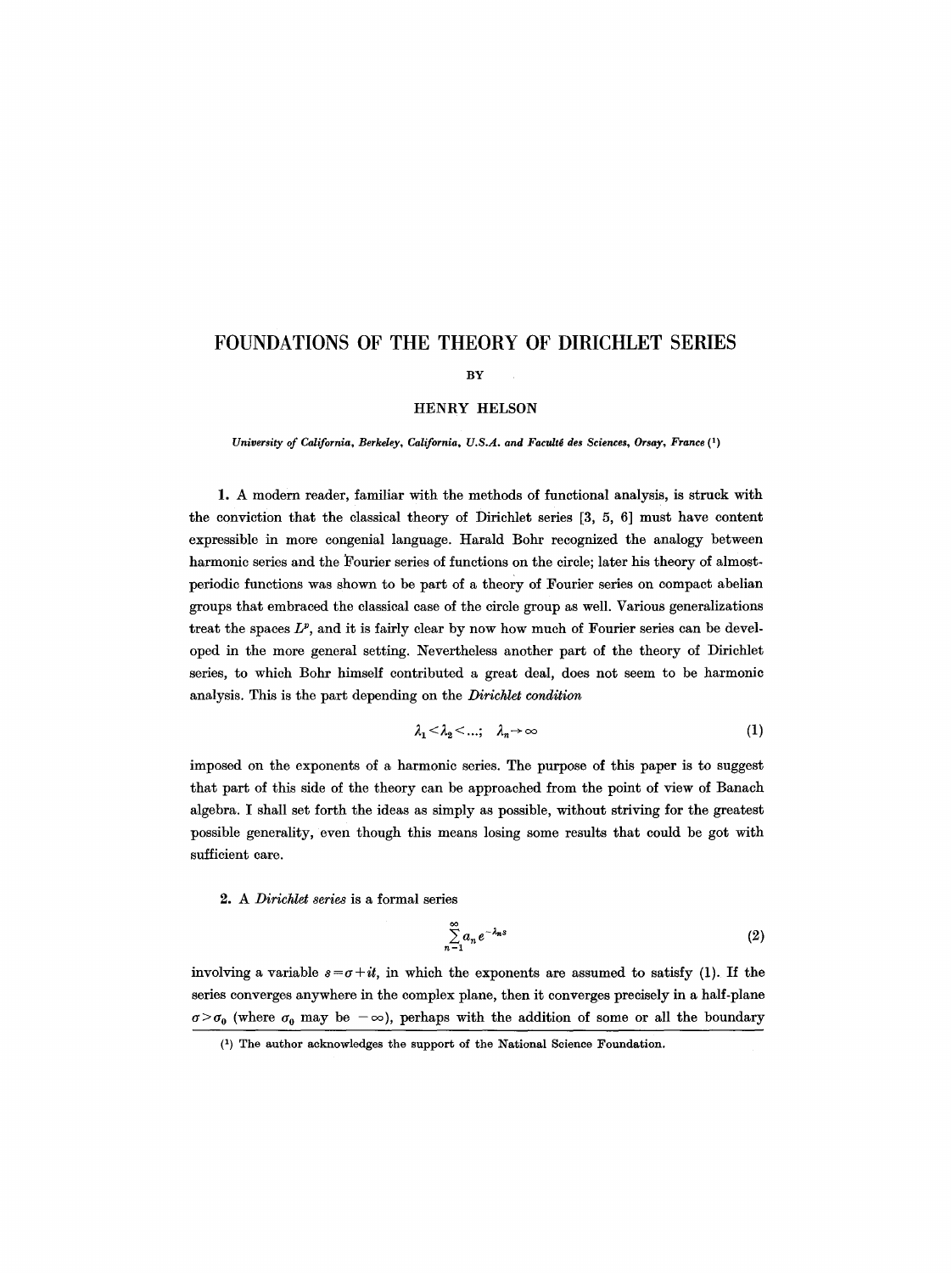points. The sum of the series is an analytic function  $\varphi(s)$ , which may to be sure have an analytic continuation beyond the half-plane of convergence. These statements are true as well for various summability methods. One of the broad problems of the subject is to describe relations between function-theoretic behavior of  $\varphi(s)$  and summability properties of the series.

If we fix  $\sigma$  in (2), setting  $\varphi_{\sigma}(t) = \varphi(\sigma + it)$ , we have a formal expansion in the real variable t:

$$
\varphi_{\sigma}(t) \sim \sum_{1}^{\infty} (a_n e^{-\lambda_n \sigma}) e^{-i\lambda_n t}.
$$
 (3)

In harmonic analysis  $\varphi_{\sigma}$  becomes a function on a compactification of the line, whose Fourier series is essentially (3). Now, on the contrary, we are going to put  $\varphi_{\sigma}$  into a space B of functions defined on the line that is dual to a space A contained in  $L^{1}(-\infty, \infty)$ . The structure of A will determine everything. Before discussing summability we have to introduce these spaces A.

A is a linear dense subset of  $L^1$ , a Banach algebra under convolution, in its own norm that satisfies  $||f|| \ge ||f||_1$  (the first norm refers to A). It is assumed to have the following four properties.

(a) To any real  $\lambda_0$  and positive  $\varepsilon$  there is an f in A whose Fourier transform

$$
\hat{f}(\lambda) = \int_{-\infty}^{\infty} f(x) e^{-i\lambda x} dx
$$
 (4)

*is not* 0 *at*  $\lambda_0$ , *but vanishes outside the interval*  $(\lambda_0 - \varepsilon, \lambda_0 + \varepsilon)$ .

- (b) The ideal  $A_0$  of all f such that f is compactly supported is dense in A.
- (c) *Each f in A belongs to the closure*  $I_f$  *of the ideal consisting of all*  $f \star g$ *, g in A.*
- (d) The dual  $B$  of  $A$  is a space of functions  $\varphi$  with

$$
\varphi(f) = \int_{-\infty}^{\infty} \varphi(-x) f(x) dx = \varphi \times f(0), \qquad (5)
$$

*where the integral is assumed to exist absolutely.* (Then  $\varphi$  is defined uniquely up to null-sets.)

Algebras satisfying similar hypotheses have been studied, with different objectives, by Wermer [7], extending earlier work of Beurling [1].

Property (a) will be the crucial assumption, and the restriction it puts on  $A$  limits the power of any summability theory for Dirichlet series. (b) is technically convenient in connection with the hypothesis that A is dense in  $L^{1}(-\infty, \infty)$ . (c) says that A has approximate identities, in the weakest possible sense; we shall require more later. Finally (d)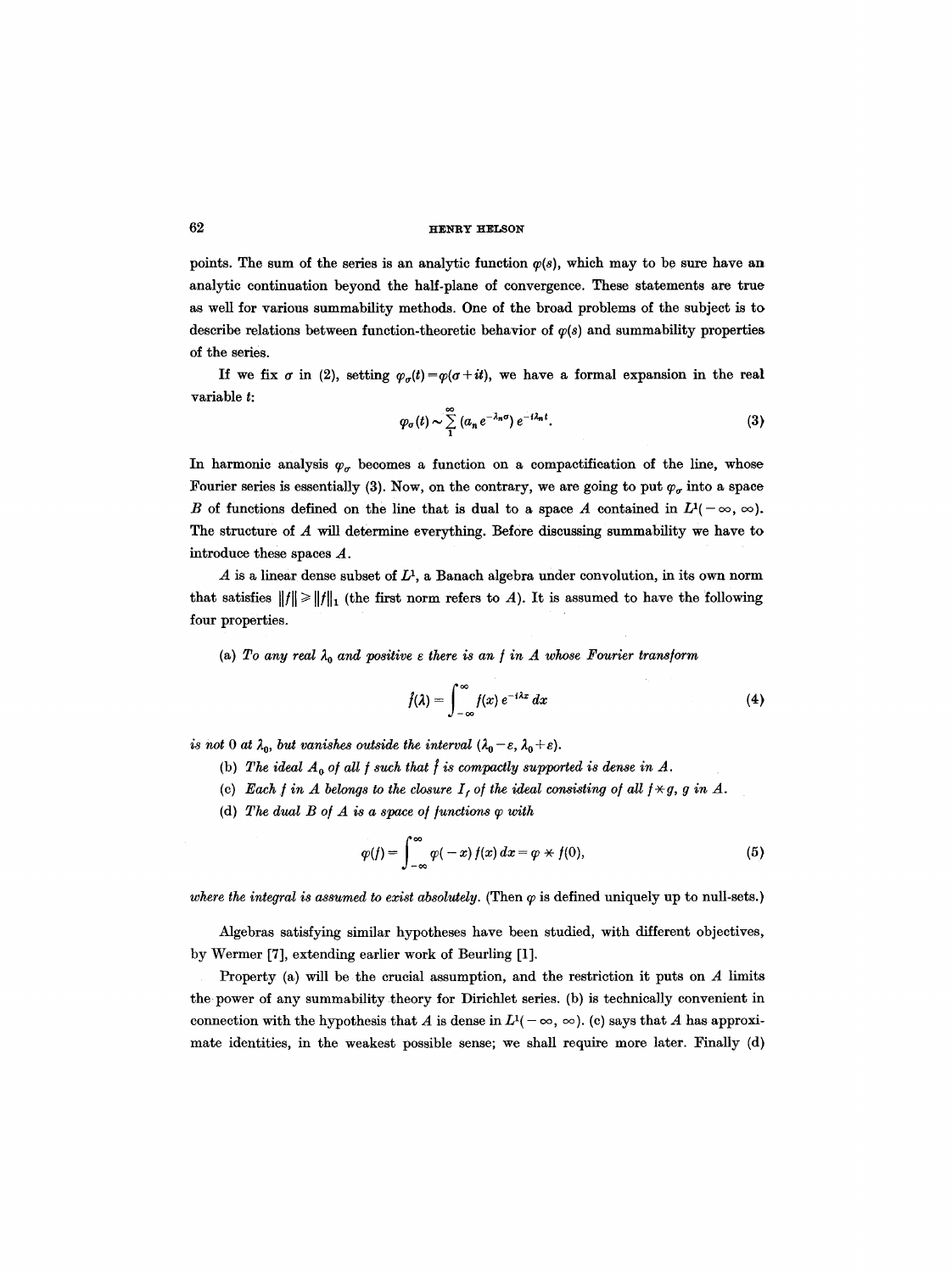enables us to identify sums of certain Dirichlet series with functions in  $B$ , and thus furnishes the link between Diriehlet series and Banach algebra.

These hypotheses are made once for all without further mention. As need arises new assumptions will be made.

3. Let  $\varphi$  belong to the space B dual to an algebra A. We say that *the Dirichlet series* 

$$
\sum_{1}^{\infty} a_n e^{i\lambda_n x} \tag{6}
$$

is summable (A) to 
$$
\varphi
$$
 if  $\varphi(f) = \sum a_n \hat{f}(\lambda_n)$  (7)

*/or every / in A o. In that case we write* 

$$
\varphi(x) \stackrel{A}{\sim} \sum_{1}^{\infty} a_n e^{i\lambda_n x},\tag{8}
$$

*and say that q~ has Dirichlet series* (6) *relative to A.* 

The sum in (7) is finite for every f in  $A_0$ , so the right side is defined no matter what the series (6). The requirement is that this should be the restriction to  $A_0$  of a continuous functional on A. Since  $A_0$  is dense in A there cannot be more than one such functional; that is, two different  $\varphi$  in B cannot have the same Dirichlet series relative to A. Furthermore a given function  $\varphi$  cannot possess more than one Dirichlet series relative to A, because the difference of two series would be another Dirichlet series defining the null functional on  $A_0$ , whose coefficients would all vanish by (a).

A trigonometric polynomial is its own Dirichlet series, relative to any algebra A.

A convenient formalism like that of the ordinary Fourier transform can be established for this abstract definition of summability. First we should like to define the convolution  $f \star \varphi$  of f in A and  $\varphi$  in B. By hypothesis, the integral that ought to define this convolution

$$
f \times \varphi(x) = \int f(y) \, \varphi(x - y) \, dy \tag{9}
$$

exists absolutely at 0, but nothing so far assumed implies that  $B$  is invariant under translation. Instead define  $f \times \varphi$  to be that  $\psi$  in B such that

$$
\psi(g) = \varphi(f \star g) \quad \text{(all } g \text{ in } A).
$$
\n(10)

It follows from the definition that  $f \times (g \times \varphi) = (f \times g) \times \varphi$ , and  $f \times (g \times \varphi)(0) = (f \times g) \times \varphi(0)$ , for all  $f$ ,  $g$  in  $A$  and  $\varphi$  in  $B$ . Furthermore, (9) is really true if  $\varphi$  is, for example, a trigonometric polynomial.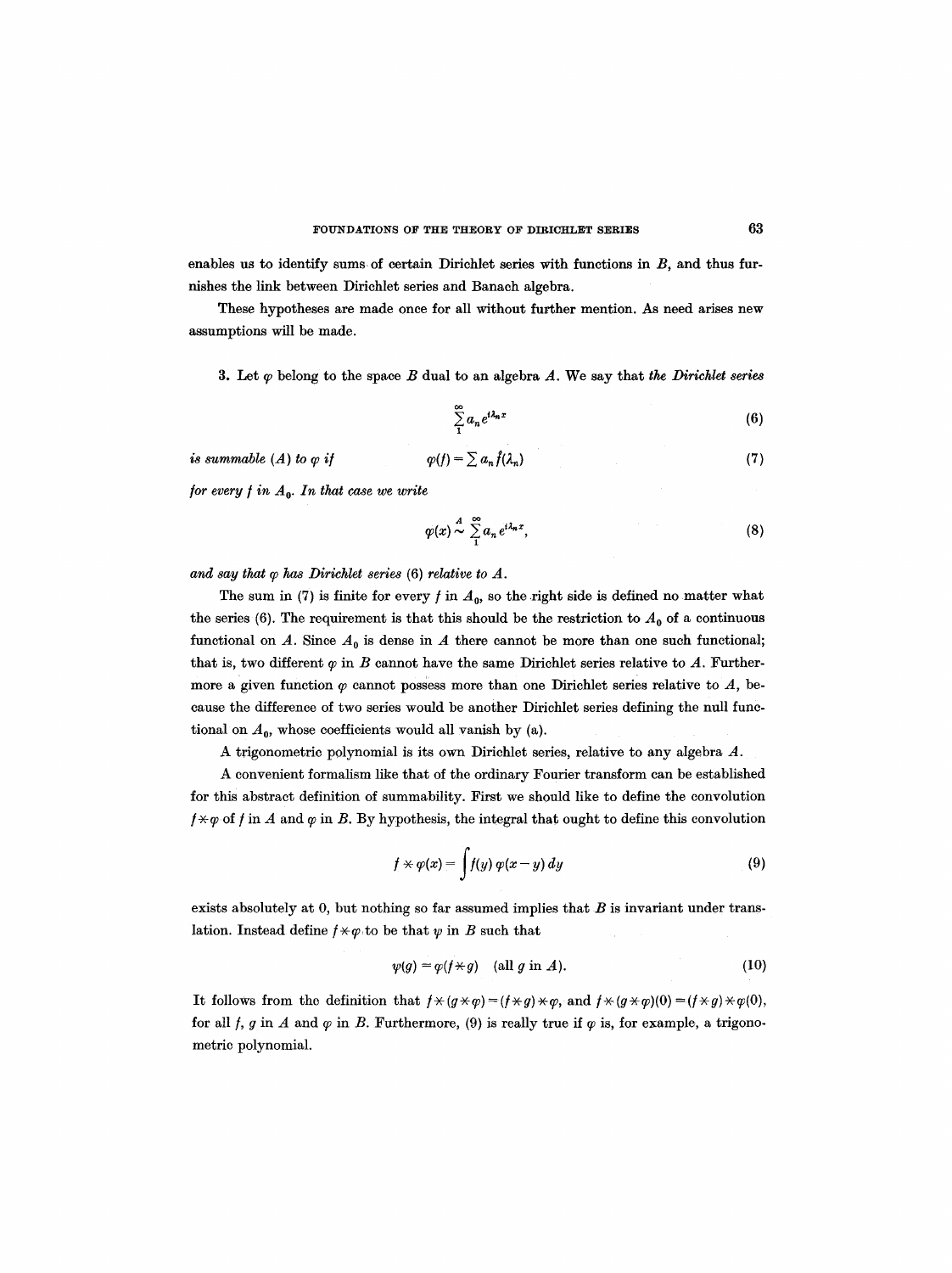THEOREM 1. *Let ] belong to A, q~ to B, and suppose* (8) ho/ds. *Then* 

$$
f \star \varphi(x) \stackrel{A}{\sim} \sum_{1}^{\infty} (a_n \hat{f}(\lambda_n)) e^{i \lambda_n x}.
$$
 (11)

The relation is obvious by (9) if  $\varphi$  is a trigonometric polynomial, but in general we have to proceed differently. The meaning of (11) is that for any g in  $A_0$  we have

$$
f \star \varphi(g) = \sum (a_n f(\lambda_n)) \hat{g}(\lambda_n). \tag{12}
$$

By definition the left side of (12) is  $\varphi$ ( $f \star g$ ). Now  $f \star g$  is in  $A_0$  with g, and its Fourier transform is  $\hat{f} \cdot \hat{g}$ . Therefore (12) is simply (7) written with  $f \star g$  in place of f, so (12) is true and the theorem is proved.

COROLLARY. If 
$$
\hat{f}(\lambda_n) = 0
$$
 for all n, then  $f \times \varphi = 0$ .

For  $f \times \varphi$  has the null Dirichlet series.

4. For any Dirichlet sequence  $\Lambda = {\lambda_1, \lambda_2, ...}$  denote by.  $B_\Lambda$  the linear set of  $\varphi$  in B having Dirichlet series (relative to A) with exponents in  $\Lambda$ .  $B_{\Lambda}$  certainly contains the trigonometric polynomials with exponents in  $\Lambda$ .

THEOREM 2.  $B_{\Lambda}$  is closed in the weak star-topology of B relative to A, and its trigono*metric polynomials are dense in that topology.* 

The theorem is equivalent to this statement: *a function*  $\varphi$  *in B belongs to B<sub>A</sub> if and only if*  $\varphi(f) = 0$  *for all f in A such that*  $\hat{f} = 0$  *on*  $\Lambda$ . First suppose  $\varphi(f) = 0$  for all f in A such that  $f=0$  on  $\Lambda$ . Define  $a_n=\varphi(f)$ , where  $f(\lambda_n)=1$  and  $f=0$  at other points of  $\Lambda$ . There are such functions  $f$  by (a); and the value of  $a_n$  does not depend on the choice of  $f$  by the hypothesis on  $\varphi$ . Next we verify that (7) holds with these numbers  $a_n$ , for every f in  $A_0$ . Indeed, every f in  $A_0$  is a sum of finitely many functions  $f_j$ , where each  $\hat{f}_j$  vanishes outside a neighborhood of  $\lambda$ , that includes no other element of  $\Lambda$ , and a residual function still in  $A_0$  and having a Fourier transform that vanishes on all of  $\Lambda$ . Since (7) is true for each of these summands it holds for f. That is,  $\varphi$  has Dirichlet series (6), so  $\varphi$  is in  $B_{\Lambda}$ .

In the opposite direction, suppose  $\varphi$  is in  $B_{\Lambda}$  with Dirichlet series (6). If f is in A and  $\hat{f}=0$  on  $\Lambda$ , the Corollary to Theorem 1 asserts that  $f \star \varphi = 0$ . Therefore  $\varphi(f \star g)=0$  for every g in A, and  $\varphi(f)=0$  by (c). This completes the proof.

Since approximation in the star topology is universal (in the sense of the theorem) it cannot be interesting. Most of what follows will support the following doctrinal statement: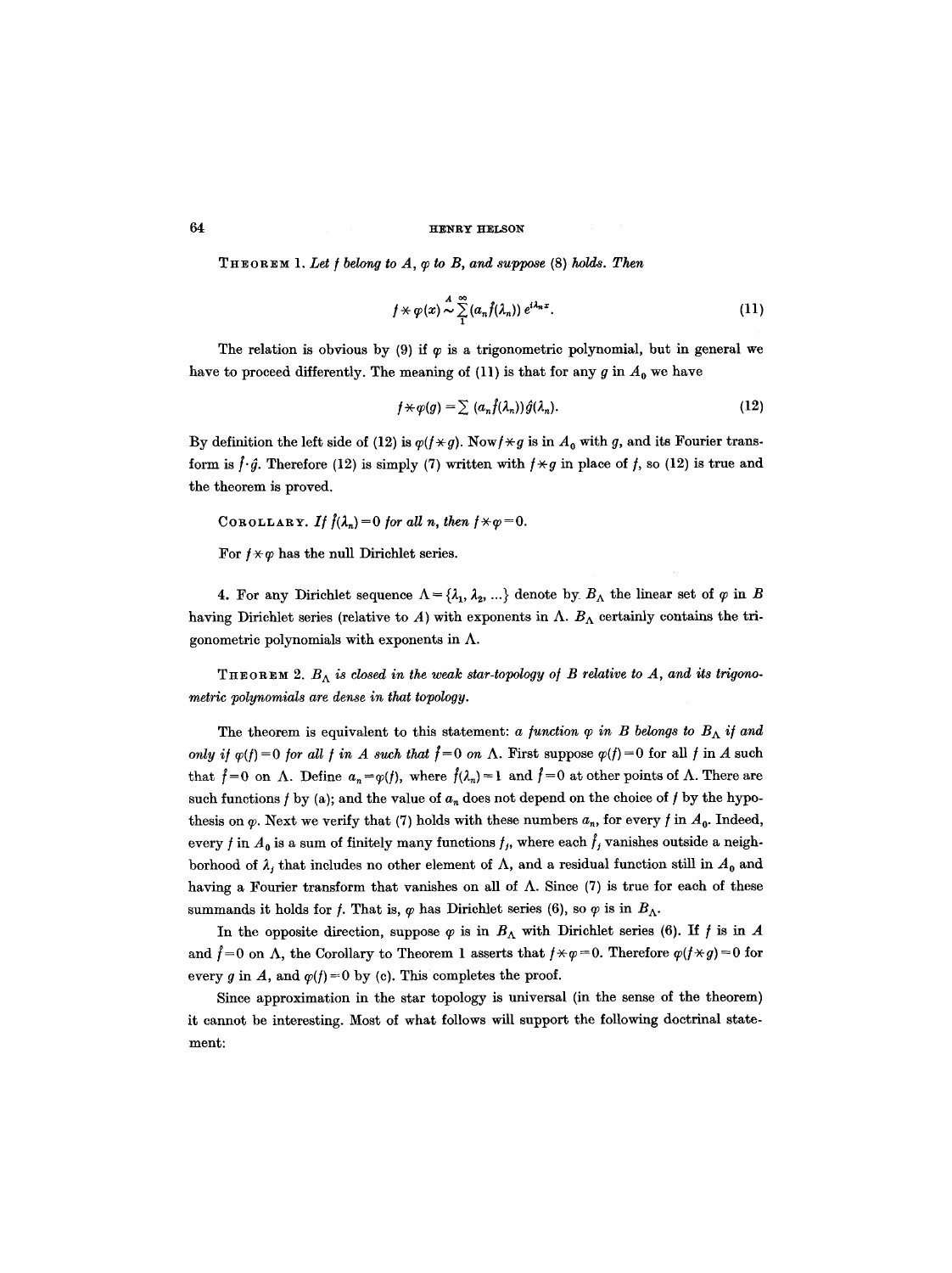The general problem of summability is to determine which functions in  $B_\Lambda$  can be approxi*mated in norm by trigonometric polynomials.* 

To see what is meant let us suppose, informally, that  $A$  has an approximate identity  ${K_1, K_2, ...}$  of some kind. We assume that  $K_n \times \varphi$  is defined for  $\varphi$  in B, and the linear operations so obtained are to be uniformly bounded. If  $\varphi$  is a trigonometric polynomial it will be obvious that  $K_n \star \varphi$  tends to  $\varphi$  in norm, and the same fact will hold automatically for any  $\varphi$  that can be approximated by trigonometric polynomials in norm. If we can describe such  $\varphi$ , and if we phrase the result in terms of the corresponding Dirichlet series, we have a summability theorem.

5. To develop this idea we have to broaden the notion of an approximate identity. Say that an operator K in A is a *convolution operator* if  $K(f \times g) = (Kf) \times g$  for all f, g in A. Then also  $(Kf) \times g = f \times (Kg)$ ; the Fourier transform of this equation is

$$
\widehat{Kf}/f = \widehat{Kg}/f,\tag{13}
$$

at least on the set where f and  $\hat{g}$  are not 0. By varying f and g we can give a value  $\hat{K}(\lambda)$ to the quotient for every real  $\lambda$ . Then  $\hat{K}$  is continuous on the line and

$$
K\hat{f}(\lambda) = \hat{K}(\lambda)\hat{f}(\lambda) \tag{14}
$$

for all  $f$  in  $A$ .

The set of all such operators forms a Banach algebra in the operator norm, denoted by A'. The natural embedding of A in *A'* is continuous.

From now on  $A'$  will be more important than  $A$ . Instead of making assumptions about  $A$  we could have introduced  $A'$  at the beginning and put assumptions on  $A'$ . We could even dispense with the requirement that A be an algebra, because *A'* will be an algebra anyway. This approach may be more general than the one being followed, but it is more complicated and has some other disadvantages.

To  $K$  in  $A'$  corresponds the adjoint operator  $\tilde{K}$  in  $B$ :

$$
(K\varphi)(f) = \varphi(Kf). \tag{15}
$$

A simple computation shows that

$$
K(f \star \varphi) = (Kf) \star \varphi = f \star (K\varphi). \tag{16}
$$

(The computation consists in showing that these three functionals have the same value on each g in A.) From (15) we also obtain this result, which generalizes Theorem 1: *if*  $\varphi$ *has a Dirichlet series* (8), *then* 

5 - 662905 *Acta mathematica*. 118. Imprimé le 11 avril 1967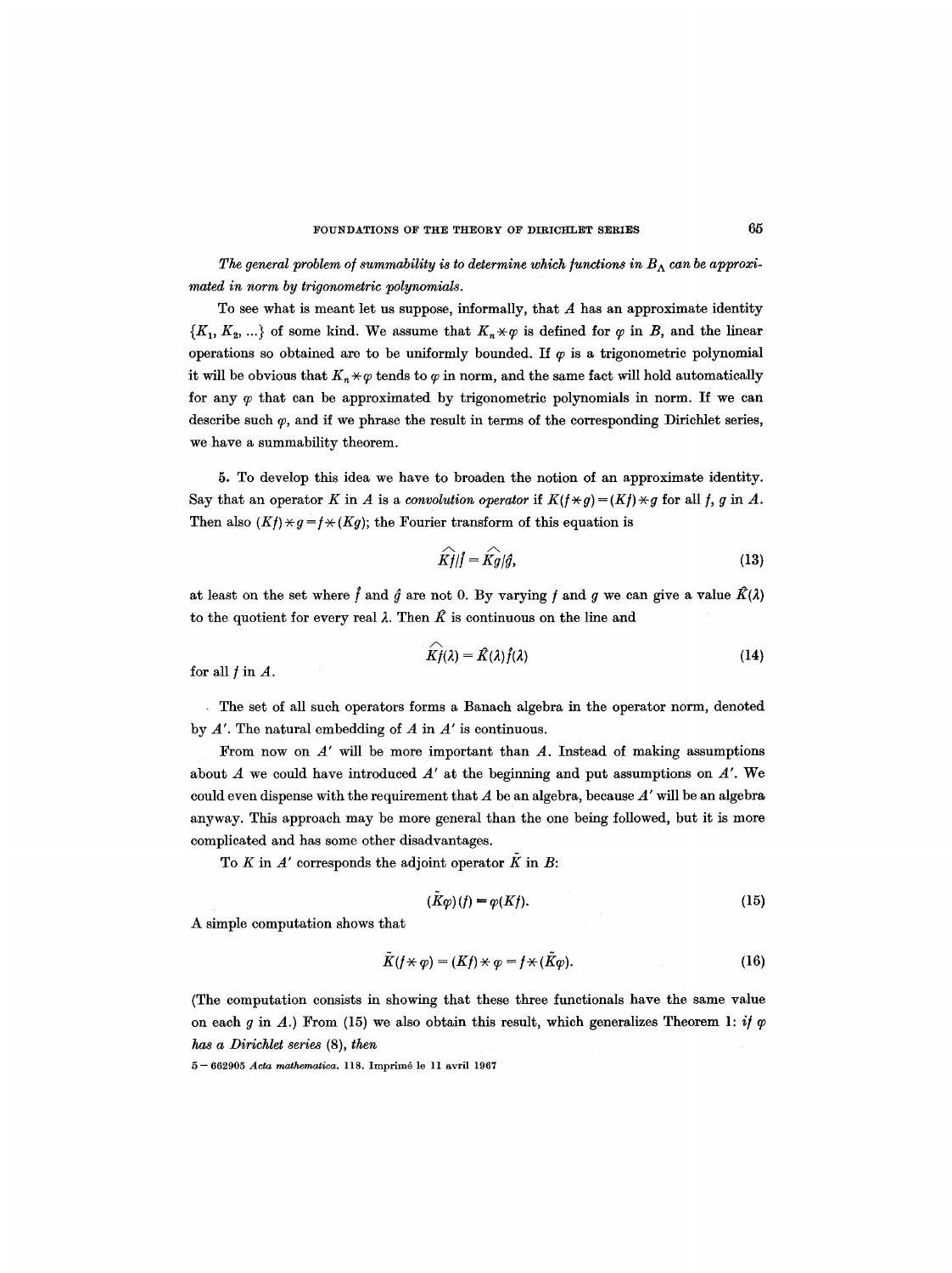$$
\tilde{K}\varphi(x)\stackrel{A}{\sim}\sum\left(a_n\hat{K}(\lambda_n)\right)e^{i\lambda_n x}.\tag{17}
$$

An approximate identity for A is a sequence  ${K_n}$  from A' such that  $K_n f$  tends to f in norm for every f in A. (We can make a similar definition for a family  $\{K_u\}$  depending on a continuous variable.) The norms of operators  $K_n$  in an approximate identity necessarily lie under a common bound.

For any  $\varphi$  we have  $K_n \varphi(t) = \varphi(K_n f)$ , and this converges to  $\varphi(t)$  for every f in A. Therefore  $K_n\varphi$  tends to  $\varphi$  in the star topology of B. But if  $\varphi$  is a trigonometric polynomial  $K_n\varphi$ tends to  $\varphi$  in norm (because the topology of a finite-dimensional space is unique); and the same is true if  $\varphi$  is in the norm-closure of trigonometric polynomials, since the norms of the operators  $\tilde{K}_n$  are bounded.

This fact is obvious but should be mentioned: *for any approximate identity*  ${K_n}$ , the functions  $\hat{K}_n$  are uniformly bounded and tend uniformly to 1, on every finite interval. It is a little less obvious that *these functions are uniformly bounded over the whole real line.*  The proof uses (d), with its requirement of absolute convergence in (5), but the result will not be needed and the proof is omitted.

We have, of course, the following general summability theorem:

*I/q~ in B has Dirichlet series* (8) *and besides belongs to the norm-closure of trigonometric*  polynomials, and if  ${K_n}$  is an approximate identity for A, then the functions represented *by the Dirichlet series* 

$$
\sum_{1}^{\infty} a_n \hat{K}_n(\lambda_n) e^{i\lambda_n x} \tag{18}
$$

*converge to*  $\varphi$  *in norm.* 

This statement, banal in itself, suggests the following questions to be answered in whatever generality is possible: Which functions in  $B$  can be approximated by trigonometric polynomials? Does norm approximation imply pointwise convergence? Are there any approximate identities for  $A$ ? What happens if x is replaced by a complex variable?

6. It is characteristic of the classical theory of Dirichlet series that hypotheses on the sum  $\varphi(\sigma + it)$  of a Dirichlet series bear on  $\varphi$  as a function of t uniformly over a certain interval of  $\sigma$ . In our context the analogous assumption about a Dirichlet series would be that a relation (8) implies the existence of functions  $\varphi_{\sigma}$ ,  $\sigma > 0$ , such that

$$
\varphi_{\sigma}(x) \stackrel{A}{\sim} \sum_{1}^{\infty} a_n e^{-\lambda_n \sigma} e^{i\lambda_n x}, \qquad (19)
$$

with some supplemental statement about the norm of these functions in B. Now actually (8) contains information of this kind, in the presence of some additional hypotheses about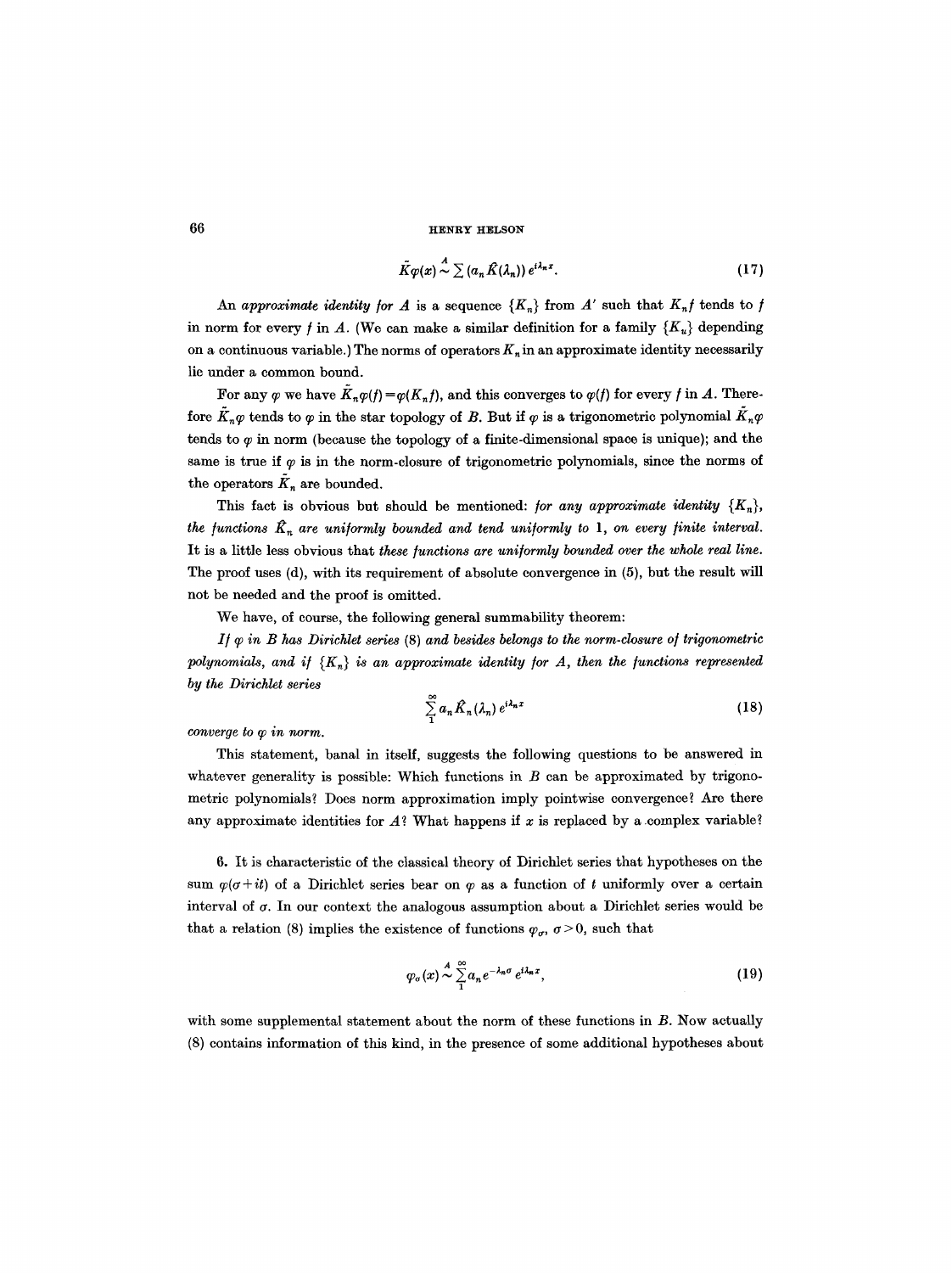A, and in a broad sense it can be said that the Fourier relation (8) is an adequate substitute for the usual kind of function-theoretic hypothesis.

The property that  $A$  needs to have is invariance under translation. For any function *f*, set  $T_t f(x) = f(x-t)$  for all real t. To our list of axioms we add the following one.

#### (e) If  $f$  is in  $A$ ,  $T_tf$  is in  $A$  for all real  $t$ .  $T_tf$  moves continuously in  $A$  as  $t$  varies.

The closed graph theorem implies that  $T_t$  is a continuous operator for each fixed t. Denote its norm by  $\rho(t)$ , and let  $\omega$  be the smallest even function that increases for positive  $t$  and majorizes  $\rho$ :

$$
\omega(t) = \sup_{|u| \leq |t|} \varrho(u). \tag{20}
$$

Form the spaces  $L_p^1$ ,  $L_p^1$  of measurable functions on the line with norms

$$
\int |k(x)| \varrho(x) dx, \qquad \int |k(x)| \omega(x) dx.
$$
 (21)

For k in  $L^1_{\varrho}$  (and *a fortiori* for k in  $L^1_{\varrho}$ ) and any f in A, the Bochner integral

$$
\int k(t) T_t f dt
$$
 (22)

exists in  $A$ . Clearly the operation  $K$  defined by (22) belongs to  $A'$  and

$$
||K|| \le ||k||_{\varrho}, \tag{23}
$$

where the norms refer to  $A'$  and  $L^1_{\varrho}$  respectively. In particular we have that  $\widehat{K}$ *f*= $\widehat{k}$ *f*.

 $L$ EMMA.  $\rho$  is bounded on each finite interval, and for all  $t$ ,  $u$  we have

$$
\varrho(t) \geq 1, \qquad \varrho(t+u) \leq \varrho(t) \varrho(u). \tag{24}
$$

The same assertions hold for  $\omega$ .

These facts are mentioned in [7], but I will recall the proofs, especially because Wermer's algebras are not quite the same as ours. The fact that  $\varrho$  is bounded on finite intervals is a consequence of the uniform boundedness principle in this context. To prove the first inequality for  $\varrho$  observe that the adjoint of  $T_t$  is the operator  $T_{-t}$  in B. Since B contains constant functions, which are left invariant by  $T_{-t}$ , this operator (and thus also  $T_t$  acting in  $A$ ) cannot have norm smaller than 1. The second inequality is obvious from the definition of  $\rho$ . Both inequalities are inherited by  $\omega$  from  $\rho$ .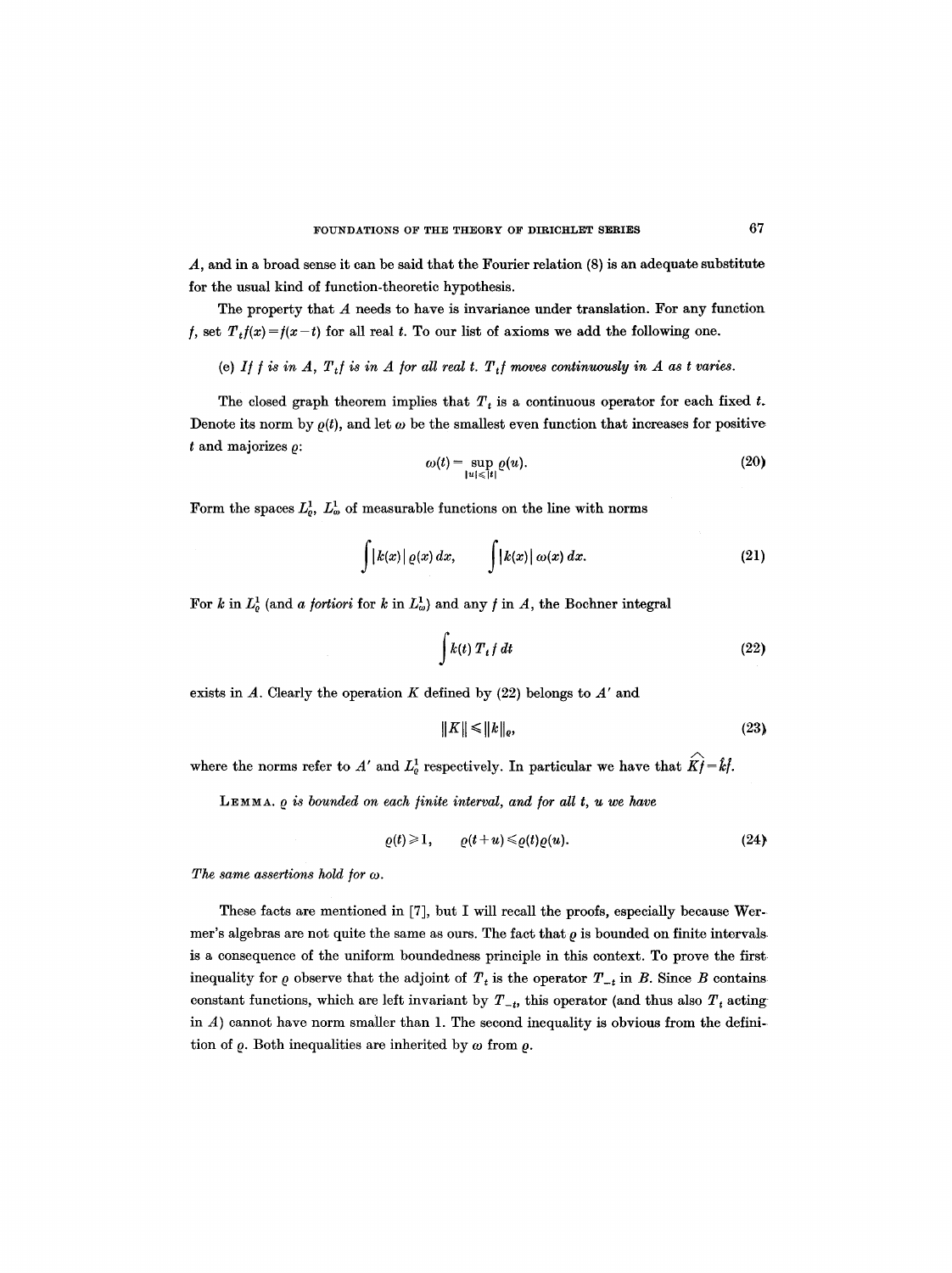The lemma implies that  $L^1_{\varrho}$  and  $L^1_{\omega}$  are Banach algebras in their norms with the convolution operation. They are dense in  $L^1$ , and their norms are larger than the norm of  $L^1$ . So these algebras are just of the type we are studying; and following Wermer's ideas we shall derive information about  $A$  from our knowledge concerning the associated algebras  $L^1_{\varrho}$  and  $L^1_{\omega}$ . The next lemma, of no precise origin, is basic.

LEMMA. If  $\rho$  is a weight function satisfying (24), the space  $L^1_\rho$  has property (a) if and *only i/* 

$$
\int_{-\infty}^{\infty} \frac{\log \varrho(t)}{1+t^2} dt < \infty.
$$
 (25)

*If this condition is satisfied, and if*  $\rho$  *is even and increasing for positive t, then*  $L^1_\rho$  *has pro-Terries* (b, c, d) as *well.* 

This result not only serves the purposes of our general theory, but also provides examples of algebras A among which, it happens, are those most important in application. The part about (a) is exactly Lemma 4 of [7]. The sufficiency of the condition for (b) is Lemma 5, and the proof in fact covers (c) as well. Finally (d) is obvious from the fact that every linear functional in  $L^1_\rho$  is given by (5), where  $\varphi$  is a measurable function such that

$$
\text{ess sup } |\varphi(-x)\varrho(x)^{-1}| \tag{26}
$$

is finite (and this quantity is the norm of  $\varphi$ ).

Let  $\rho$  be a weight function satisfying (24) and (25). The Poisson formula defines a harmonic function in the lower half-plane with boundary values log  $\varrho(x)$  on the real axis. This harmonic function is evidently non-negative in the half-plane. It is the real part of an analytic function  $\log L(z)$ ; the function L so obtained is analytic in the lower halfplane and satisfies

$$
|L(z)| \geq 1, \qquad |L(x)| = \varrho(x). \tag{27}
$$

We also have for  $\sigma > 0$ 

$$
\log|L(-i\sigma)| = \frac{1}{\pi}\int \frac{\sigma \log \varrho(x)}{\sigma^2 + x^2} dx = \frac{1}{\pi}\int \frac{\log \varrho(\sigma x)}{1 + x^2} dx.
$$
 (28)

The function  $L$  and the relation  $(28)$  will be useful in the next proof.

**THEOREM 3.** Suppose that (24) and (25) hold. Then  $L^1_\varrho$  has functions  $K_\sigma$ ,  $\sigma > 0$ , such that

$$
\hat{K}_{\sigma}(\lambda) = e^{-\lambda \sigma} \qquad (all \ \lambda \geqslant 0)
$$
\n<sup>(29)</sup>

and the norm of  $K_{\sigma}$  in  $L^1_{\rho}$  is not greater than

$$
\exp \frac{1}{\pi} \int \frac{\log \varrho (\sigma x)}{1+x^2} \, dx.
$$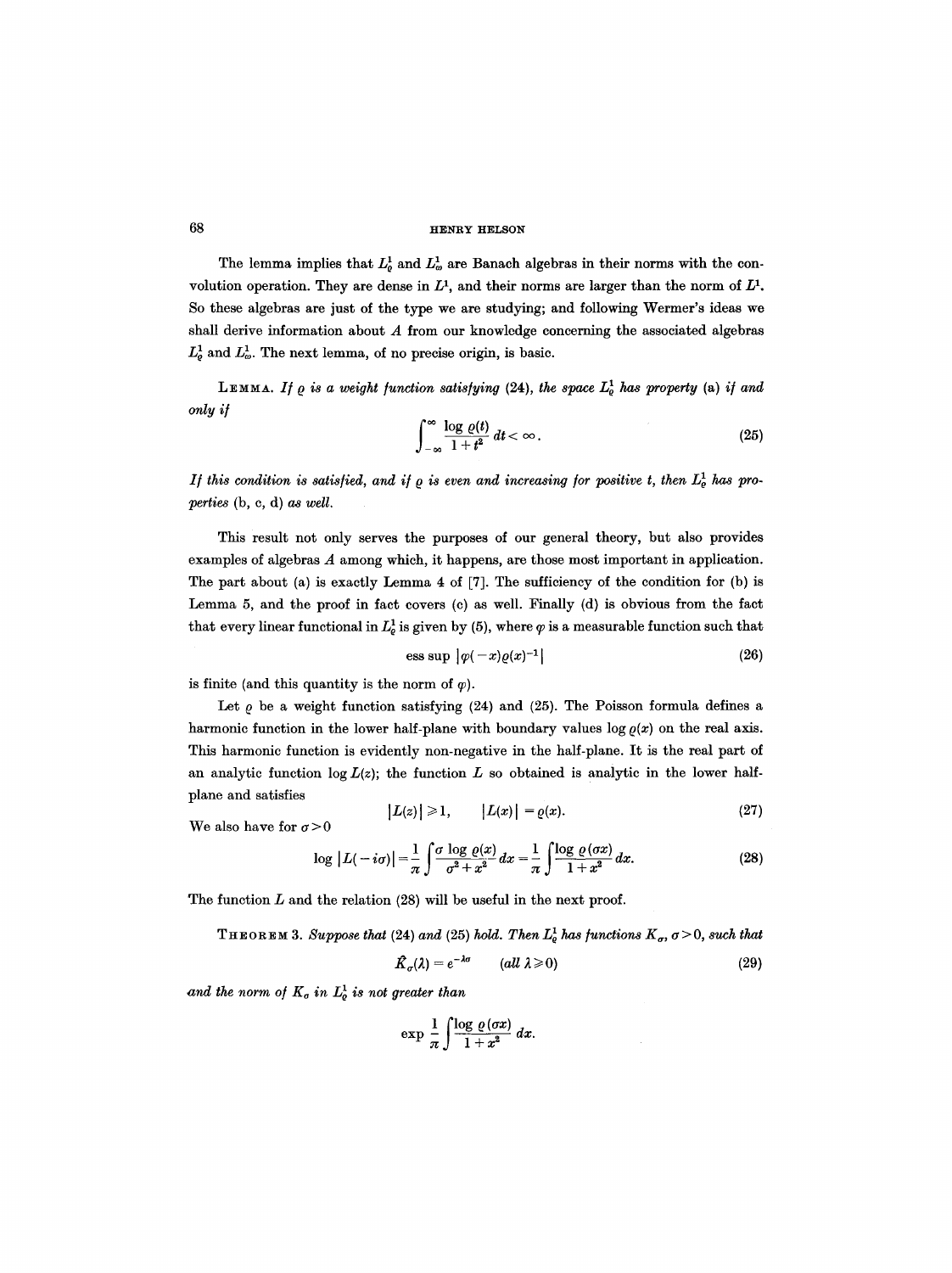FOUNDATIONS OF THE THEORY OF DIRICHLET SERIES 69

We simply define

$$
K_{\sigma}(x)=\varkappa\frac{L(x)^{-1}}{\sigma^2+x^2};\quad \varkappa=\frac{\sigma L(-i\sigma)}{\pi}.
$$
\n(30)

Then we have

$$
\hat{K}_{\sigma}(\lambda) = \varkappa \int \frac{L(x)^{-1}}{\sigma^2 + x^2} e^{-i\lambda x} dx.
$$
\n(31)

The integrand is analytic in the lower half-plane except for a simple pole at  $x = -i\sigma$ , where it has residue

$$
\frac{L(-i\sigma)^{-1}e^{-\lambda\sigma}}{-2i\sigma}.
$$
 (32)

When  $\lambda$  is positive the residue calculus is applicable, leading directly to (29). For the norm of  $K_{\sigma}$  in  $L^1_{\varrho}$  we have

$$
|x| \int \frac{|L(x)^{-1}|}{\sigma^2 + x^2} \varrho(x) \, dx = |L(-i\sigma)| \frac{1}{\pi} \int \frac{\sigma}{\sigma^2 + x^2} \, dx = |L(-i\sigma)|. \tag{33}
$$

This concludes the proof.

Now we are in a position to extend the sum of a Dirichlet series from a line into a half-plane.

COROLLARY. Let A be an algebra whose translation norm  $\rho$  satisfies (25). Let  $\varphi$  be in B and have Dirichlet series (6), with  $\lambda_1 \geq 0$ . Then for  $\sigma > 0$  there are functions  $\varphi_{\sigma}$  in B such that

$$
\varphi_{\sigma}(x) \stackrel{A}{\sim} \sum_{1}^{\infty} a_n e^{-\lambda_n \sigma} e^{i\lambda_n x}, \tag{34}
$$

and the norm of  $\varphi_{\sigma}$  does not exceed the norm of  $\varphi$  multiplied by that of  $K_{\sigma}$ .

The functions  $K_{\sigma}$  of the Theorem belong to A' and so the Corollary is an immediate consequence of (17) and (23),

COROLLARY. If  $\omega$  satisfies (25) in place of  $\rho$ , then  $\varphi_{\sigma}$  is bounded as  $\sigma$  decreases to 0. *If*  $\varphi$  is in the closure of the set of trigonometric polynomials, then  $\varphi_{\sigma}$  tends to  $\varphi$  in norm.

The right side of (28) is increased by replacing  $\rho$  with  $\omega$ . This quantity is finite by hypothesis, and decreases with  $\sigma$  because of the monotonic character of  $\omega$ . Therefore the norms of  $K_{\sigma}$  are bounded in  $L_{\varrho}^1$  as  $\sigma$  decreases to 0; this proves the first assertion. If  $\varphi$ is a trigonometric polynomial it is obvious that  $K_{\sigma}\varphi$  converges to  $\varphi$  as  $\sigma$  decreases to 0, and this property remains true in the closure of the trigonometric polynomials.

One can see in the case of simple weight functions that the bound  $|L(-i\sigma)|$  given by the theorem is exact for the norm of the functional that assigns to  $\varphi$  the number  $\varphi(-i\sigma)$ ,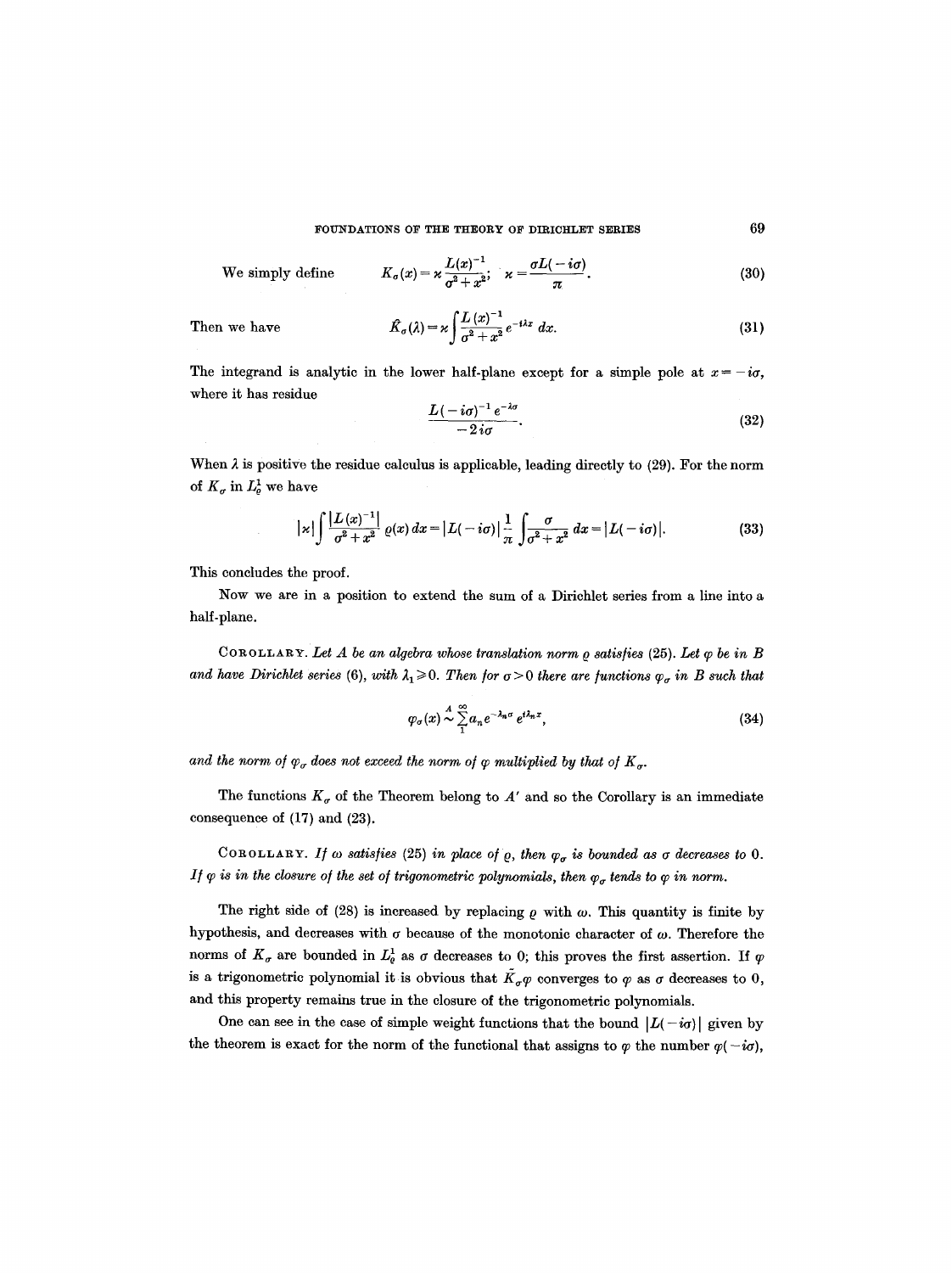defined anyway on the class of trigonometric polynomials with negative exponents. Thus the norm of  $\varphi_{\sigma}$  must be expected to increase with  $\sigma$ , even though the Dirichlet series converges more readily for large  $\sigma$ .

7. There is an interesting converse question: suppose  $\varphi$  is in B, and the functions  $\varphi_{\sigma} = \tilde{K}_{\sigma}\varphi$  have Dirichlet series (34) for large values of  $\sigma$ . Does  $\varphi$  itself have a Dirichlet series, and is it (34) with  $\sigma = 0$ ?

We are really interested only in the subspace  $B_+$  consisting of all  $\varphi$  that vanish as linear functionals on all the functions  $f$  in  $A_0$  whose transforms vanish on the positive real axis. This is a star-closed subspace of B containing all  $\varphi$  having Dirichlet series in which  $\lambda_1 \geq 0$ . Here is our result concerning the question just raised.

THEOREM 4. Suppose that A is an algebra whose translation function  $\rho$  satisfies (25). *Let q be in B<sub>+</sub> and let (34) hold for at least one positive*  $\sigma$ *. Then (34) is true for all*  $\sigma \ge 0$ *.* 

The hypothesis means that the relation

$$
\tilde{K}_{\sigma}\varphi(f)=\sum a_{n}e^{-\lambda_{n}\sigma}\hat{f}(\lambda_{n})
$$
\n(35)

holds for each  $f$  in  $A_0$ , for a certain positive  $\sigma$  (and hence for all larger  $\sigma$ , although that is not important). Suppose that  $f(\lambda) = 0$  for all  $\lambda > T$ . By the hypothesis made on the translation function  $L^1_e$  is a regular Banach algebra; therefore we can find M in  $L^1_e$  such that  $\hat{M}(\lambda)\hat{K}_{\sigma}(\lambda) = 1$  for all  $\lambda$  in  $(0, T)$ . Since  $Mf$  is in  $A_0$  with f we have

$$
\tilde{M}\tilde{K}_{\sigma}\varphi(f)=\tilde{K}_{\sigma}\varphi(Mf)=\sum a_{n}\hat{f}(\lambda_{n}).
$$
\n(36)

On the other hand,

$$
\tilde{M}K_{\sigma}\varphi(f) = \varphi(MK_{\sigma}f). \tag{37}
$$

But the Fourier transforms of  $f$  and of  $MK_\sigma f$  are equal on the positive axis, and so  $\varphi$  has the same value on these two functions. Hence

$$
\varphi(f) = \sum a_n \hat{f}(\lambda_n) \tag{38}
$$

for every  $f$  in  $A_0$ . That is,  $\varphi$  has a Dirichlet series with the expected coefficients, and the truth of (34) for all positive  $\sigma$  follows.

8. At last we can formulate a genuine summability theorem.

**THEOREM 5.** Suppose the translation functions  $\rho$  in A satisfies (25). Let  $\varphi$  be an element of *B* with a Dirichlet series. Then  $\varphi_{\sigma}$  can be approximated in norm by trigonometric poly*nomials, for every*  $\sigma > 0$ *.*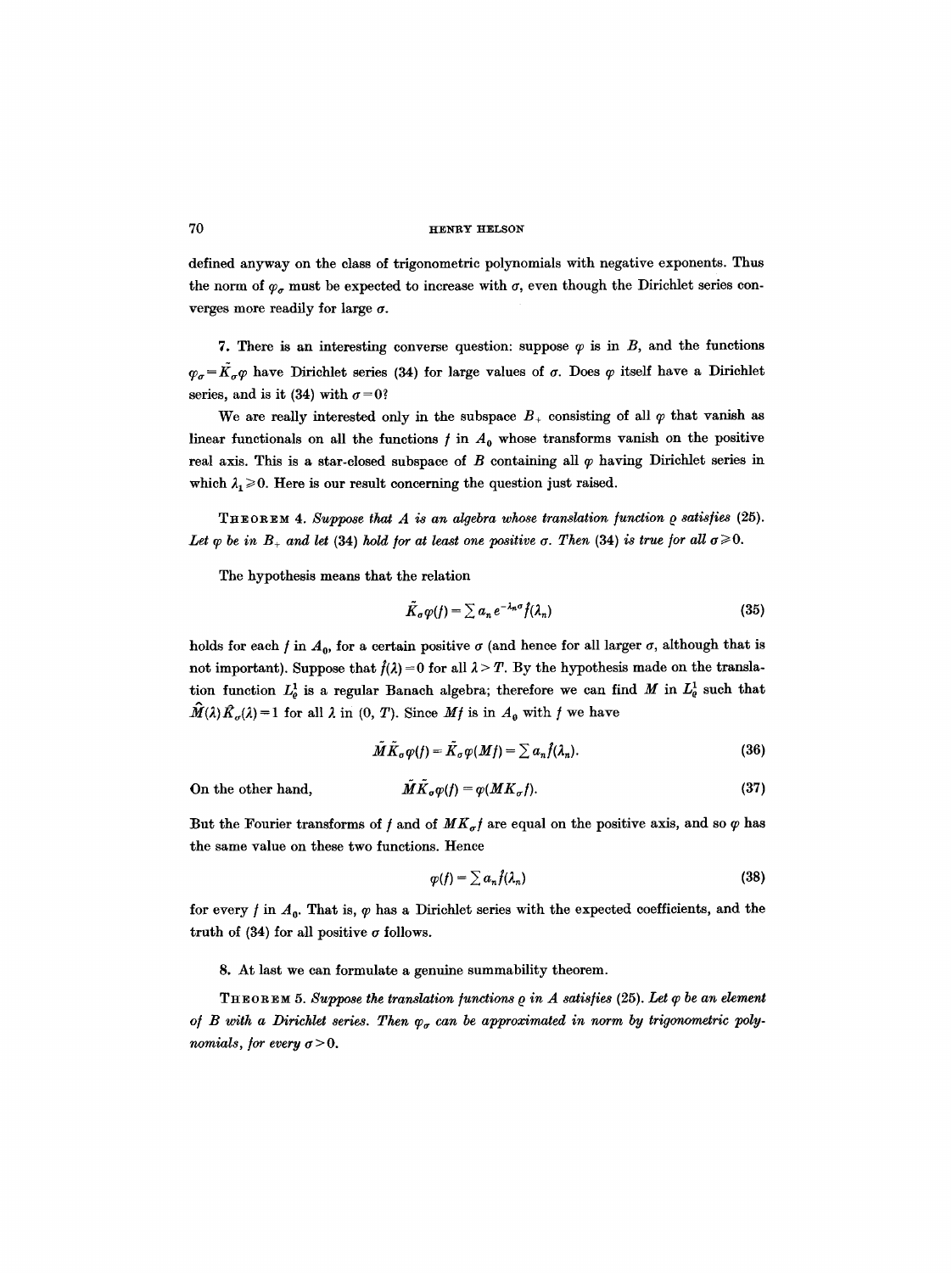For example, we can take  $L^\infty$  for B: *if*  $\varphi$  *is a bounded function with spectrum in a Dirichlet sequence, then*  $\varphi_{\sigma}$  *is uniformly almost-periodic, for each positive*  $\sigma$ *. This proposition* is not hard to prove directly but its statement shows what the theorem means in a simple case.

We choose and fix a positive number  $\sigma$ , and we assume that  $\lambda_1 \geq 0$ . For positive numbers  $\alpha$  define

$$
J_{\alpha}(x) = e^{-\alpha \sigma} e^{i\alpha x} K_{\sigma}(x). \tag{39}
$$

The Fourier transform of  $J_{\alpha}(x)$  is  $e^{-\lambda\sigma}$  for  $\lambda \geq \alpha$ , and the norm of  $J_{\alpha}$  in  $L^1_{\varrho}$  is  $e^{-\alpha\sigma}$  times the norm of  $K_{\sigma}$  (a fixed number  $\varkappa$ , since  $\sigma$  will not vary).

Now let  $\varphi$  have Dirichlet series (6). Denote by  $q(\alpha)$  the distance from  $\varphi_{\sigma}$  to the linear span of the exponentials

$$
e^{i\lambda_1 x}, \dots, e^{i\lambda_n x} \tag{40}
$$

where *n* is the integer such that  $\lambda_n \leq \alpha < \lambda_{n+1}$ . The theorem amounts to the statement that  $q(x)$  tends to 0 as  $x$  increases without bound. This span is finite-dimensional, and thus star-closed in B. Therefore

$$
q(\alpha) = \sup \left| \varphi_{\sigma}(f) \right|, \tag{41}
$$

where  $f$  ranges over those elements of  $A$  having norm at most 1 and vanishing as linear functionals on the exponentials (40):  $\hat{f}(\lambda_j)=0$  ( $j=1, ..., n$ ). (If the subspace were not starclosed we should have to replace  $f$  in  $(41)$  by a general element from the conjugate space of B, which would be very inconvenient.)

Now let f be one of the functions envisaged in (41), and take  $\alpha = \lambda_n$ . Then  $K_{\sigma}f$  and  $J_{\alpha}f$  have Fourier transforms agreeing at every  $\lambda_j$ : they are both zero at  $\lambda_1, ..., \lambda_n$ , and they are both  $e^{-\lambda \sigma} \hat{f}(\lambda)$  beyond that point. By Theorem 2,

$$
\varphi_{\sigma}(f) = \varphi(K_{\sigma}f) = \varphi(J_{\alpha}f). \tag{42}
$$

Hence 
$$
|\varphi_{\sigma}(f)| \leq ||J_{\alpha}|| \, ||\varphi|| = \varkappa e^{-\alpha \sigma} ||\varphi||. \tag{43}
$$

By taking the supremum on f we see that  $q(x)$  tends to 0, as was to be proved.

9. In all this development no mention has been made of the continuity of functions  $\varphi$  in B. Even the extensions  $\varphi_{\sigma}$  of a function  $\varphi$  with a Dirichlet series can presumably be discontinuous. Now finally by specializing still further we shall find the classical situation, in which sums of Dirichlet series are continuous analytic functions in a region of the complex plane. The new axiom we need is this.

(f) There is an approximate identity for A consisting of functions  $K_n$  belonging to A, *with norms bounded in A.*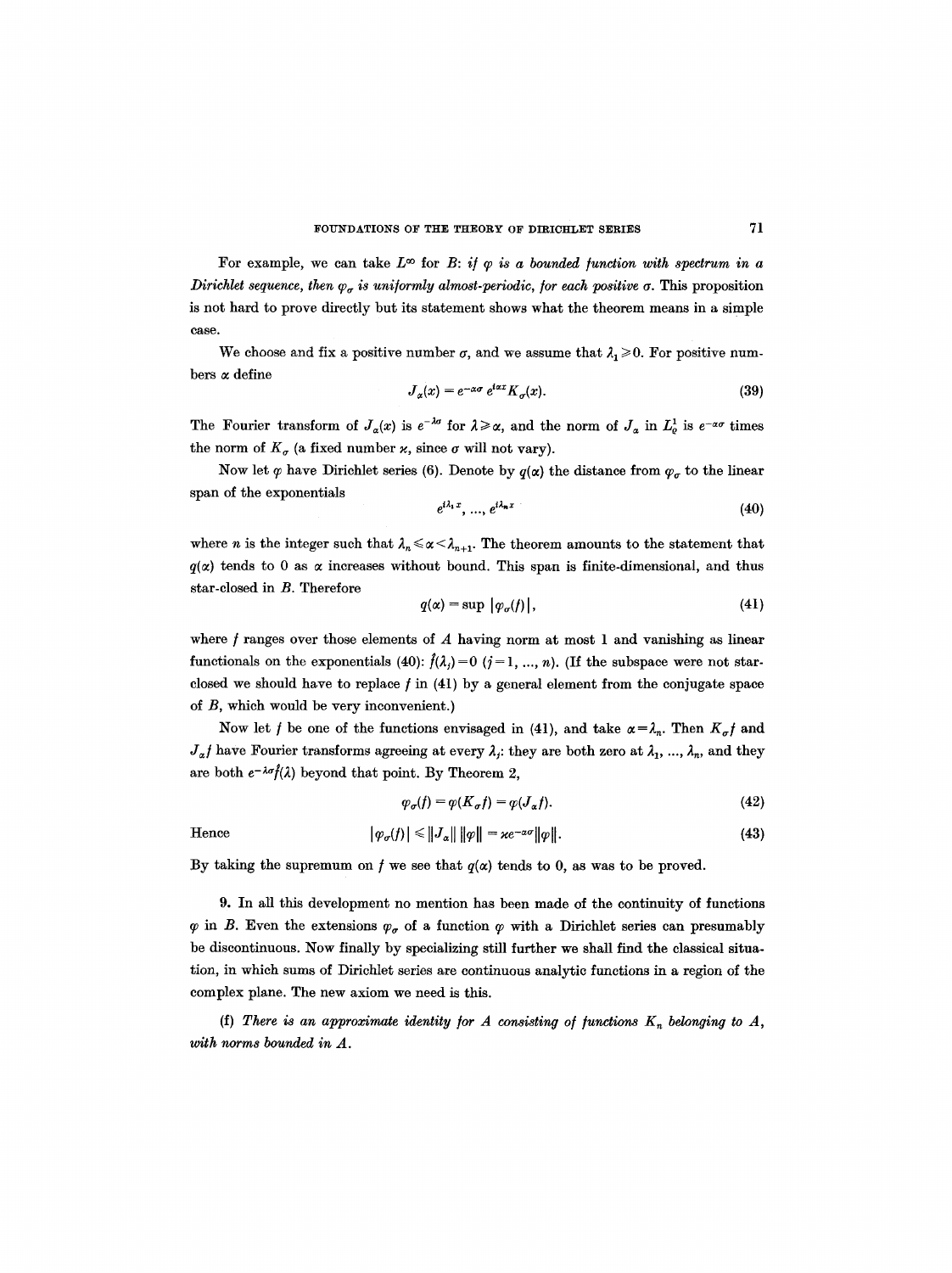Under hypothesis (e) we can always find approximate identities for  $A$  in  $A'$ , and these functions have bounded norms in  $A'$ . We are strengthening this fact by requiring the functions to lie in  $A$ , and to have their norms in  $A$  bounded (and not merely their norms as elements of  $A'$ ).

THEOREM **6.** *Let A satis/y hypotheses* **(a, b, c, d, e, f).** *Denote the closure o/the trigonometric polynomials in B by B*<sub>0</sub>. Then

- (i) each  $\varphi$  in  $B_0$  is continuous;
- (ii) *if*  $\varphi_n$  *in*  $B_0$  *tends to*  $\varphi$  *in norm,*  $\varphi_n(-x)/\varrho(x)$  *tends uniformly to*  $\varphi(-x)/\varrho(x)$ ;
- (iii)  $\varphi(x) = o(\omega(x))$  for  $\varphi$  in  $B_0$ , at least if  $\omega$  is unbounded.

We have postulated the invariance of A under translation, but no restriction has been put on the growth of  $\rho$ . On the other hand, the requirement of an internal approximate identity for A is a severe restriction in another direction.

For the proof, first observe that  $f \star \varphi$  is a continuous function, for any f in A and  $\varphi$ in B, because  $T_t f$  moves continuously in A. Indeed we have

$$
f \star \varphi(x) = \varphi(T_{-x}f) = O(\varrho(-x)). \tag{44}
$$

This is true for any algebra with translation operators; our problem is to refine (44) by means of (f) for  $\varphi$  in  $B_0$ .

For the functions  $K_n$  of the hypothesis,  $K_n \times \varphi(0)$  represents a bounded sequence of linear functionals on  $B$ . If  $\varphi$  is a trigonometric polynomial the sequence converges to  $\varphi(0)$ ; for  $\varphi$  in  $B_0$  it follows that the sequence converges to some number, which we denote provisionally by  $\varphi'(0)$ . Similarly  $K_n \times \varphi(x)$  converges to a number  $\varphi'(x)$  for any x and  $\varphi$ in  $B_0$ , and the function  $\varphi'$  is identical with  $\varphi$  if  $\varphi$  is a trigonometric polynomial. Furthermore we have

$$
\left|\varphi'(x)\right| \leqslant \varkappa_1 \|\varphi\| \varrho(-x),\tag{45}
$$

where  $x_1$  is the upper bound of the numbers  $||K_n||$ . The next step depends on the following result, which is valid in algebras satisfying (a, b, c, d).

LEMMA. There is a constant  $x_2$  such that

$$
\int |\psi(-x)f(x)| dx \leq x_2 ||f|| ||\psi|| \tag{46}
$$

*/or all / in A and y) in B.* 

Let  $B'$  be the space of functions  $\psi$  having the following property: the transformation that carries f to  $\psi(-x)/x$  is a continuous mapping of A into  $L_1$ . The requirement of con-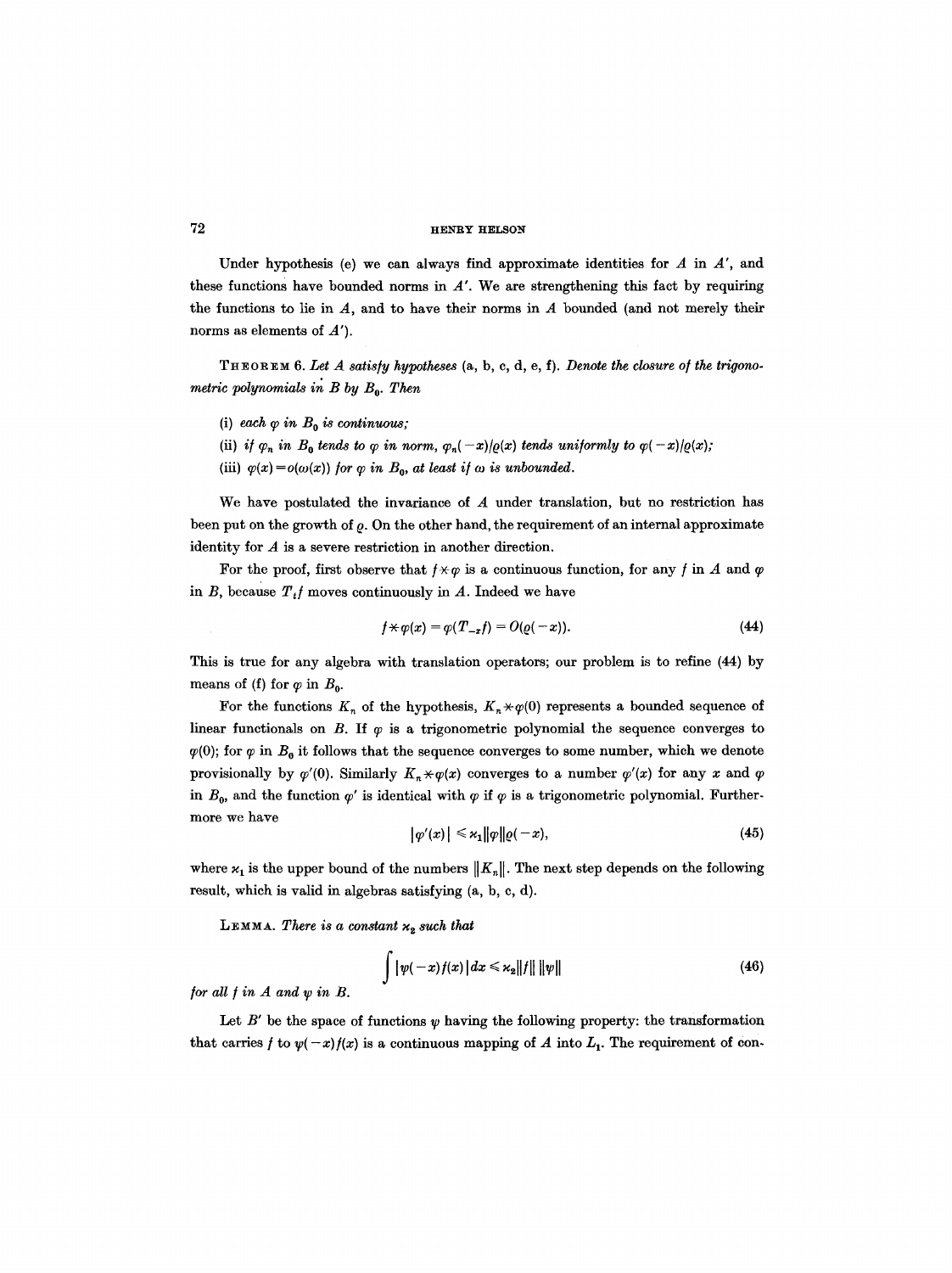tinuity can be omitted; such a transformation is automatically continuous by the closed graph theorem. (The proof is easy if one observes that convergence of a sequence in A carries with it pointwise convergence of a subsequence.) It follows from  $(d)$  that  $B$  is contained in  $B'$ . On the other hand, every element of  $B'$  obviously defines a continuous linear functional on A by integration, so *B'* is no larger than B.

B' is a Banach space in its operator norm. It is obvious for every  $\psi$  that

$$
\|\psi\|' \ge \|\psi\|,\tag{47}
$$

where the prime denotes the norm in  $B'$ . The closed graph theorem asserts that these norms are equivalent, and that proves the lemma.

The rest of the proof of the Theorem is simple. For each  $\varphi'$  derived from  $\varphi$  in  $B_0$  we have

$$
\int |\varphi'(-x)f(x)| dx \leq \liminf \int |K_n \times \varphi(-x)f(x)| dx \leq \kappa_1 \kappa_2 ||f|| ||\varphi||. \tag{48}
$$

The first inequality is Fatou's lemma, and the second one is a case of the lemma just proved. Hence  $\varphi'$  is in B, with norm at most  $\varkappa_1 \varkappa_2$  times the norm of  $\varphi$ . Now the transformation that carries  $\varphi$  to  $\varphi'$  is defined and continuous in  $B_0$ , with range in B. But this transformation is the identity on trigonometric polynomials, and so it is the identity on all of  $B<sub>0</sub>$ . Thus (45) is a statement about  $\varphi$  itself; the second assertion of the theorem follows immediately. In particular every function in  $B_0$  is the pointwise limit of trigonometric polynomials, uniformly on each bounded interval, so all the functions of  $B_0$  are continuous. Finally, if  $\omega$  is unbounded (iii) is true for trigonometric polynomials, and the same will be true for their limits. This concludes the proof.

THEOREM 7. Let  $A$  satisfy  $(a, b, c, d, e, f)$  and  $(25)$ . If  $\varphi$  is in  $B$  and has a Dirichlet *series, then*  $\varphi_{\sigma}(-x)$  *is an analytic function of*  $s = \sigma + ix$  *in the half-plane*  $\sigma > 0$ *.* 

The new hypothesis (25) is needed to give meaning to  $\varphi_{\sigma}$ , and to guarantee the conclusion of Theorem 5. Approximation by trigonometric polynomials in norm gives uniform approximation with respect to the weight function  $\varrho(-x)^{-1}$ , and the rest of the proof is easy.

10. It lies beyond my interest and competence to describe all the classical results that can be derived from these theorems, and I certainly do not wish to claim that everything can be. I do wish to make the point that functional analysis, or more accurately algebraic analysis, has something to say about the subject of Dirichiet series. For this purpose I shall discuss two families of algebras of recognized importance, one giving rise to summation by typical means, and the other to a theorem of F. Carlson.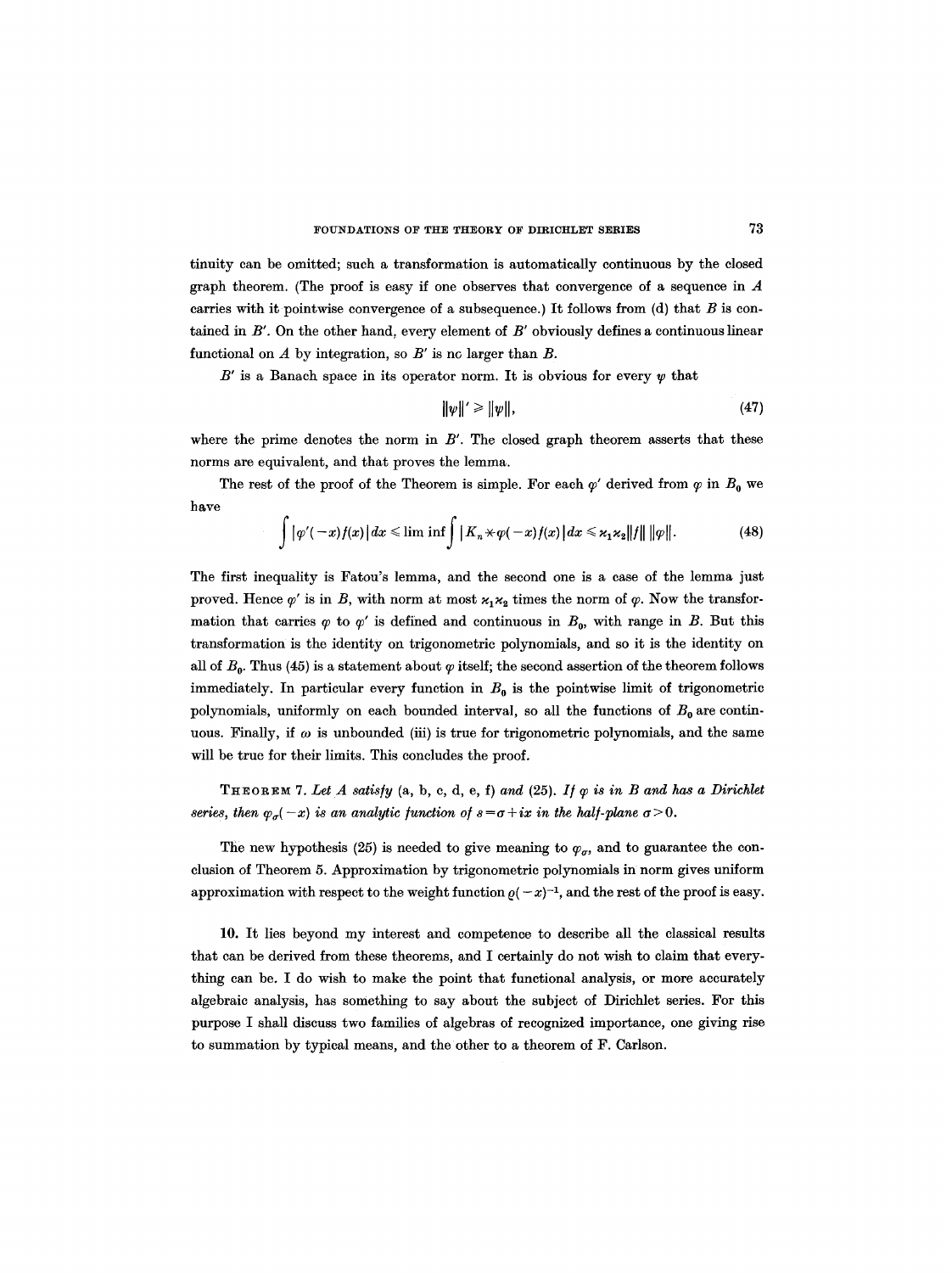First take for A the algebra  $L^1_{\varrho}$  with  $\rho(x)=(1+|x|)^{\alpha}$ , where  $\alpha$  is a fixed positive number. The translation operator  $T_t$  has norm  $(1 + |t|)^{\alpha}$ , because

$$
\sup_x \frac{(1+|x-t|)^{\alpha}}{(1+|x|)^{\alpha}} = (1+|t|)^{\alpha}.
$$

Good approximate identities can be found in  $A$ . Indeed an approximate identity in  $L<sup>1</sup>$ is likely to be one in  $A$  if only its functions belong to  $A$ , because the process of pushing mass towards the origin has the effect of reducing norm in A.

To a Dirichlet series (6) are attached [5] two types of *typical means:* 

$$
\sum a_n \left(1 - \frac{\lambda_n}{T}\right)^{\kappa} e^{i\lambda_n x}, \qquad \sum a_n (1 - e^{\lambda_n - T})^{\kappa} e^{i\lambda_n x} \tag{49}
$$

where the sums range over n such that  $\lambda_n < T$ , and  $\varkappa$  is a positive number called the *order* of summation. (Ordinary convergence corresponds to  $x=0$ , but this case is exceptional.) We assume that  $\lambda_1 \geq 0$ .

The relation 
$$
\int_0^\infty \lambda^* e^{-\lambda s} d\lambda = s^{-\kappa-1} \int_0^\infty \lambda^* e^{-\lambda} d\lambda
$$
 (50)

is obvious if  $s$  is real and positive, and it follows immediately for complex  $s$  with positive real part. That is, aside from a constant factor, the function vanishing for negative  $\lambda$ and equal to  $\lambda^x e^{-\lambda \sigma}$  for positive  $\lambda$  is the transform of  $(\sigma - ix)^{-x-1}$ ; this function is in A provided  $x > \alpha$ . Convolute this function with an element of A whose transform is  $e^{\lambda \sigma}$  on the interval (0, 1); the result is a function L in A such that  $\hat{L}(\lambda)$  vanishes for negative  $\lambda$ , and equals  $\lambda^*$  for  $0 \leq \lambda \leq 1$ .

By linear change of variable we obtain a function K in A such that  $\hat{K}(\lambda)$  is  $(1-\lambda)^{x}$ for  $0 \le \lambda \le 1$ , and vanishes for  $\lambda \ge 1$ . Define  $K_T(x)$  to be  $TK(Tx)$  for positive T, so that  $\hat{K}_{T}(\lambda) = K(\lambda/T)$ . These functions are bounded in A as T tends to infinity, and they have the effect of an approximate identity on trigonometric polynomials with positive frequencies. By Theorem 5, if  $\varphi$  has a Dirichlet series (6) with  $\lambda_1 \geq 0$  then

$$
K_T \times \varphi_{\sigma}(x) = \sum a_n \left(1 - \frac{\lambda_n}{T}\right)^{\kappa} e^{-\lambda_n \sigma} e^{i\lambda_n x} \quad (\lambda_n < T) \tag{51}
$$

converges in norm to  $\varphi_{\sigma}$ , for every positive  $\sigma$ . Thus we obtain the well-known result [5, Theorem 41] on the summability of Dirichlet series by typical means of the first kind in the region where  $\varphi_{\sigma}$  is uniformly  $O(|x|^{\alpha})$ ,  $\alpha \leq \kappa$ . (Under a supplementary hypothesis we can take  $\alpha = \kappa$  [5, Theorem 44], but the improvement is only apparent.)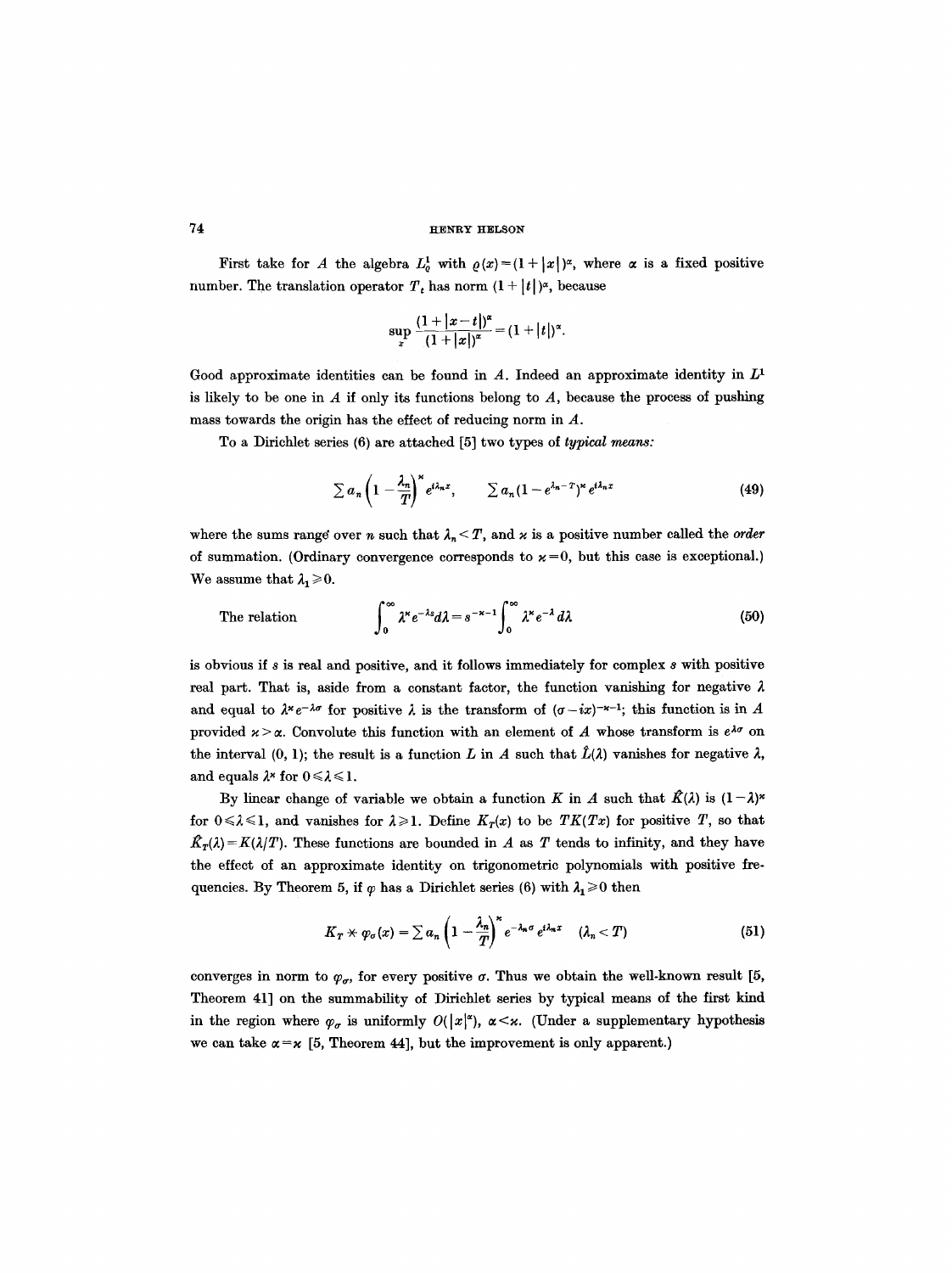Evidently any function K in A with  $\hat{K}(0)=1$  and  $\hat{K}$  compactly supported leads to a summability method in exactly the same way. In constructing the function  $K$  above we used the fact that  $A$  has local inverses; this eliminated some of the explicit calculations that usually have to be made, and the device would be even more useful if the kernel were more complicated.

The means of the second kind are not obtained by dilation of a single function  $K$  in  $A$ , and are more complicated to treat. For any positive  $T$  we can find a function in  $A$  with transform equal to  $(1-e^{\lambda-T})^*$  for  $0 \le \lambda \le T$ , and vanishing for  $\lambda \ge T$ ; but it is easy to see that the family cannot be bounded in  $A$  as  $T$  tends to infinity. Instead we choose and fix a positive number  $\delta$ , and seek functions  $K_T$  such that

$$
\hat{K}_T(\lambda) = \begin{cases} (1 - e^{\lambda - T})^{\kappa} e^{-\lambda \delta} & (0 \le \lambda \le T) \\ 0 & (\lambda \ge T). \end{cases}
$$
(52)

Provided  $\delta$  can be taken as close to 0 as we please, these functions will establish summability in the same half-plane as we should get with  $\delta = 0$ .

First of all there is an element L of *A'* such that

$$
\hat{L}(\lambda) = \frac{(1 - e^{\lambda - T})^{\kappa}}{0} \quad (\lambda \leq T)
$$
\n
$$
(T \leq \lambda \leq T + 1).
$$
\n(53)

Indeed,  $1 - \hat{L}$  can easily be completed to be the transform of a function in A. Furthermore the norm of  $L$  does not depend on  $T$ .

There is a function  $M$  in  $A$  whose transform satisfies

$$
\widehat{M}(\lambda) = \begin{cases}\ne^{-\lambda \delta} & (0 \le \lambda \le T) \\
0 & (T+1 \le \lambda).\n\end{cases}
$$
\n(54)

For a single T we merely subtract from the exponential a function that is equal to  $e^{-\lambda\phi}$ for  $\lambda \geq T+1$ , vanishes for  $\lambda \leq T$ , and is infinitely differentiable. The same correction function works for larger  $T$ , after translation and multiplication by constants that become smaller. Thus the norm of  $M$  is bounded by a number independent of  $T$ .

Now  $\hat{L}\hat{M}$  has the properties required in (52) of  $\hat{K}_{T}$ ; this function is the transform of a function in  $A$  whose norm is bounded by a number independent of  $T$ .

The summability theorem for means of second type is the same as the theorem for means of first type, and the rest of the proof is evident.

The argument just given can be applied to any kernels that arise by translation from the transform of a single element of *A'.* The introduction of the exponential factor overcomes the difficulty inherent in the fact that such a transform must have the same limit at one end of the real axis as at the other end.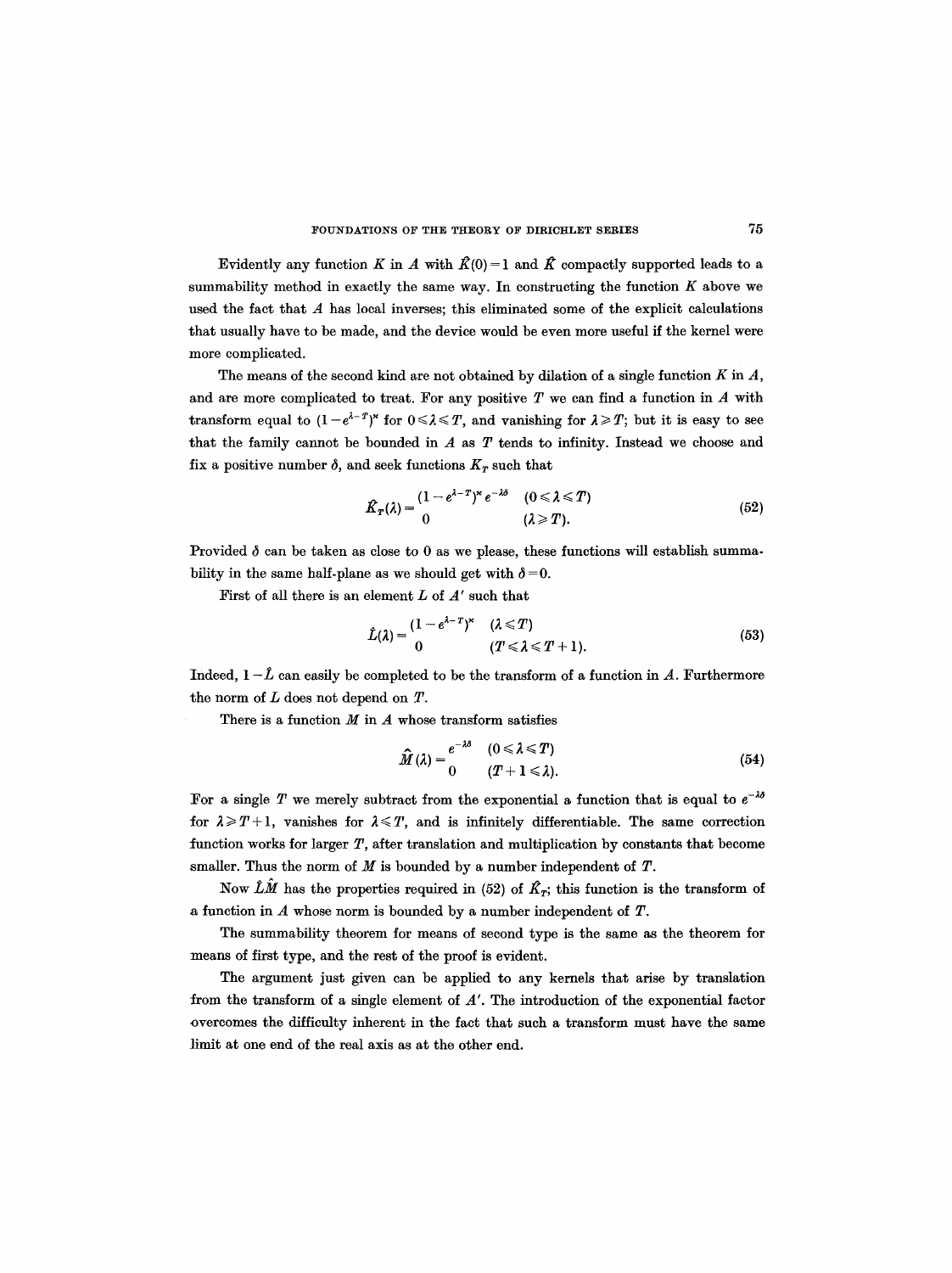In classical summability theory very little is said about the sum of a Dirichlet series outside the region in which it has polynomial growth, which is to say the region in which the typical means of various orders are effective. The stronger methods that have been defined (for example one investigated by Hardy [6, p. 39]) are rightly considered esoteric. The reason is that the classical literature does not recognize the barrier (25), which determines whether any compactly supported kernel can be effective for all Dirichlet series subject to a given growth condition. Thus no compactly supported kernel can define a summation method (by the processes we have been studying) for functions allowed to grow exponentially. On the other hand, there are interesting function spaces within the barrier (25) that are outside the reach of the typical means of finite order. For example, we can form  $L^1_{\rho}$  with  $\rho(x)=\exp |x|^{\frac{1}{2}}$ . In this space the translation norm is once again the same function  $\rho$ . Since  $\rho$  satisfies (25), the space contains functions whose transforms vanish outside finite intervals. We can easily write down summation methods of first and of second kind for Dirichlet series of corresponding growth.

11. Functional analysis has created a great array of Banach spaces on the line, for their own interest and for application to differential equations, harmonic analysis, and other subjects. Some of these norms give algebras of the type we have been studying. Here is an example rather different from the weight spaces of the last section. It is one space in a family defined by Beurling [2]; although our results can be applied to many of his algebras, I shall only describe one in which we find a striking classical result.

Really it is only necessary to describe  $B$ , taking the properties  $(a, b, c, d)$  for  $A$  from Beurling's paper. B is the set of functions  $\varphi$  on the line that are locally square-summable, with finite norm defined by

$$
\sup_{r>0}\left(\frac{1}{2r+1}\int_{-r}^{r}|\varphi(x)|^{2} dx\right)^{\frac{1}{2}}.
$$
 (55)

Now  $A$  is invariant under translation; from  $(55)$  it is easy to show that the norm of translations is given by  $\varrho(t) = (2|t| + 1)^{\frac{1}{2}}$ . Thus Theorem 5 is applicable: for  $\varphi$  in B with a Dirichlet series, and  $\sigma > 0$ ,  $\varphi_{\sigma}$  belongs to  $B_0$ .

If  $\varphi$  is a trigonometric polynomial with coefficients  $a_n$ , then obviously

$$
\lim_{r \to \infty} \frac{1}{2r+1} \int_{-r}^{r} |\varphi(x)|^2 dx = \sum |a_n|^2 \le ||\varphi||^2.
$$
 (56)

It follows that every function in  $B_0$  has a harmonic expansion whose coefficients are the limits of the coefficients of approximating polynomials, and that (56) holds. Therefore, if  $\varphi$  is in B with Dirichlet series (6), we have for  $\sigma > 0$